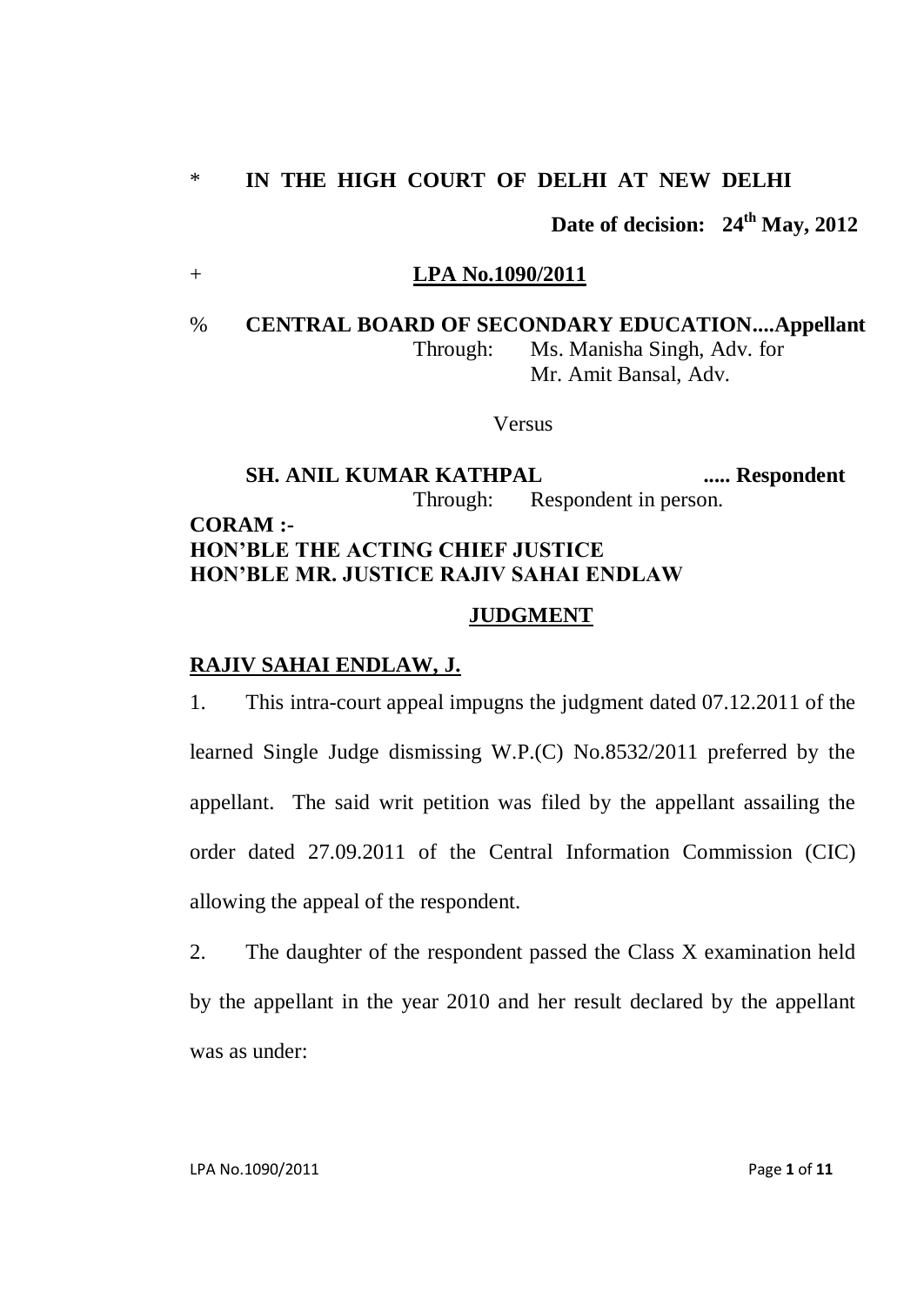| <b>SUB CODE</b> | <b>SUB NAME</b>       |    | <b>GRADE   GRADE POINT</b> |
|-----------------|-----------------------|----|----------------------------|
| 101             | ENGLISH COMM.         | A2 |                            |
| 002             | <b>HINDI COURSE-A</b> |    |                            |
| 041             | <b>MATHEMATICS</b>    | Αl |                            |
| 086             | <b>SCIENCE</b>        |    |                            |
| በጸ7             | <b>SOCIAL SCIENCE</b> |    |                            |

3. The respondent, under the provisions of the Right to Information Act, 2005, sought from the appellant the actual marks secured by his daughter in each subject for the reason "this information will help me to identify her week areas in studies and take timely action, so that she can pursue her career after XII. I hereby certify that I will neither reveal the above information to her nor put any pressure on her."

4. The Information Officer of the appellant informed the respondent that with the introduction of the grading system at secondary examination with effect from the year 2010, the appellant had done away with intimating marks and therefore the information sought could not be provided.

5. The respondent preferred the statutory first appeal which was dismissed observing that:

i) the National Policy on Education 1986 and Programme of Action 1992 had provided for recasting of the examination system and suggested that grades be used in place of marks;

LPA No.1090/2011 Page **2** of **11** ii) that the National Curriculum Framework 2005 also envisaged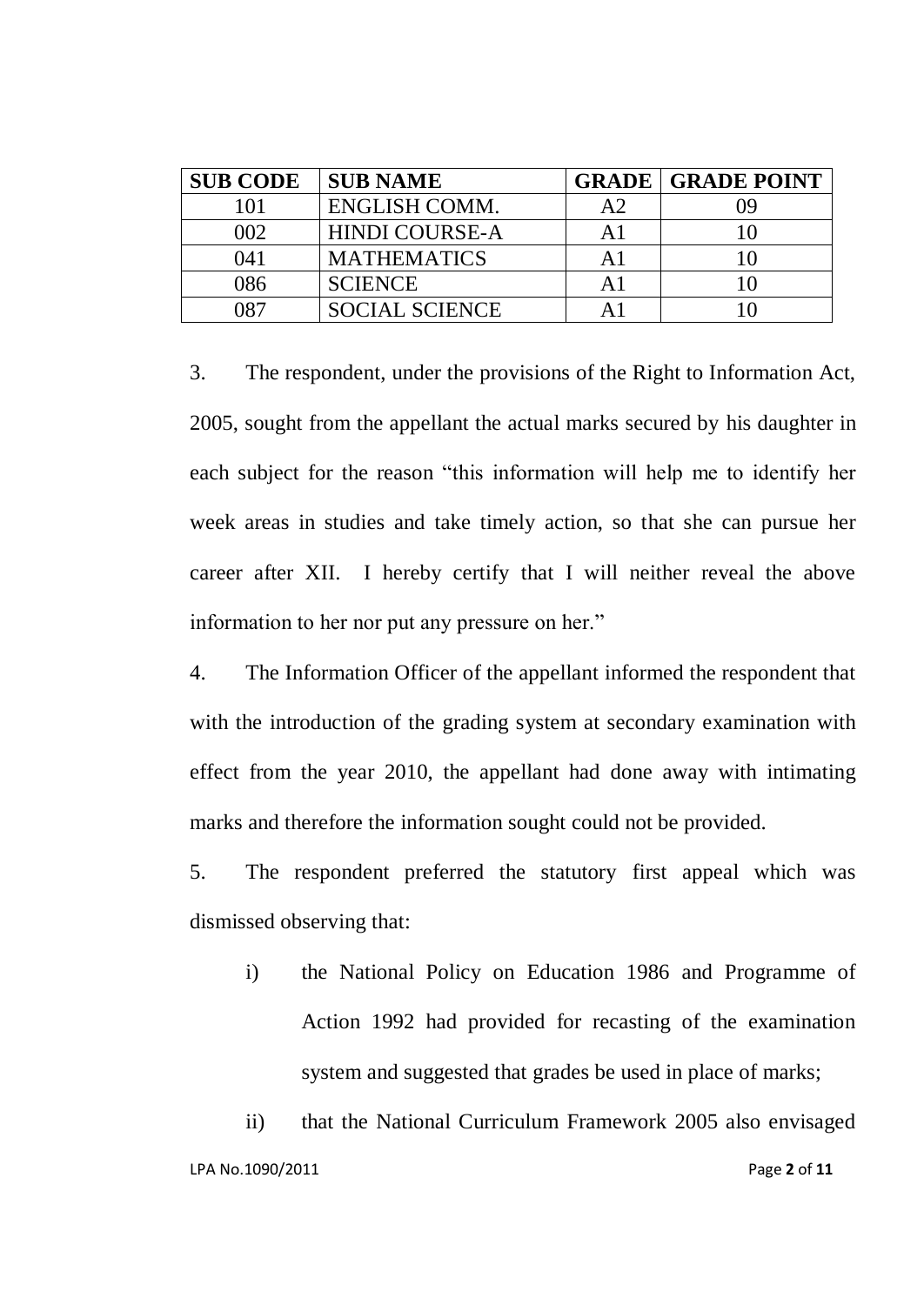an evaluation system which would grade the students on their regular activities in the classroom and enable students to understand and focus on their learning gaps and learn through these as part of Formative Assessment;

- iii). that the introduction of grades in the examination had been debated by the appellant also and after holding countrywide consultations and deliberations with eminent educationists and experts, the nine point grading system had been introduced in the secondary school examination from the year 2010;
- iv). The system of declaring subject wise marks had thus been replaced by subject wise grades and grade point;
- v). the purpose of introducing the grading system was to take away the frightening judgmental quality of marks, to lead to a stress free and joyful learning environment and was intended to minimize mis-classification of students on the basis of marks, to eliminate unhealthy cut-throat competition and to reduce societal pressure etc.

The order denying information as to marks was thus upheld.

6. The respondent pursued the matter before the CIC. It was the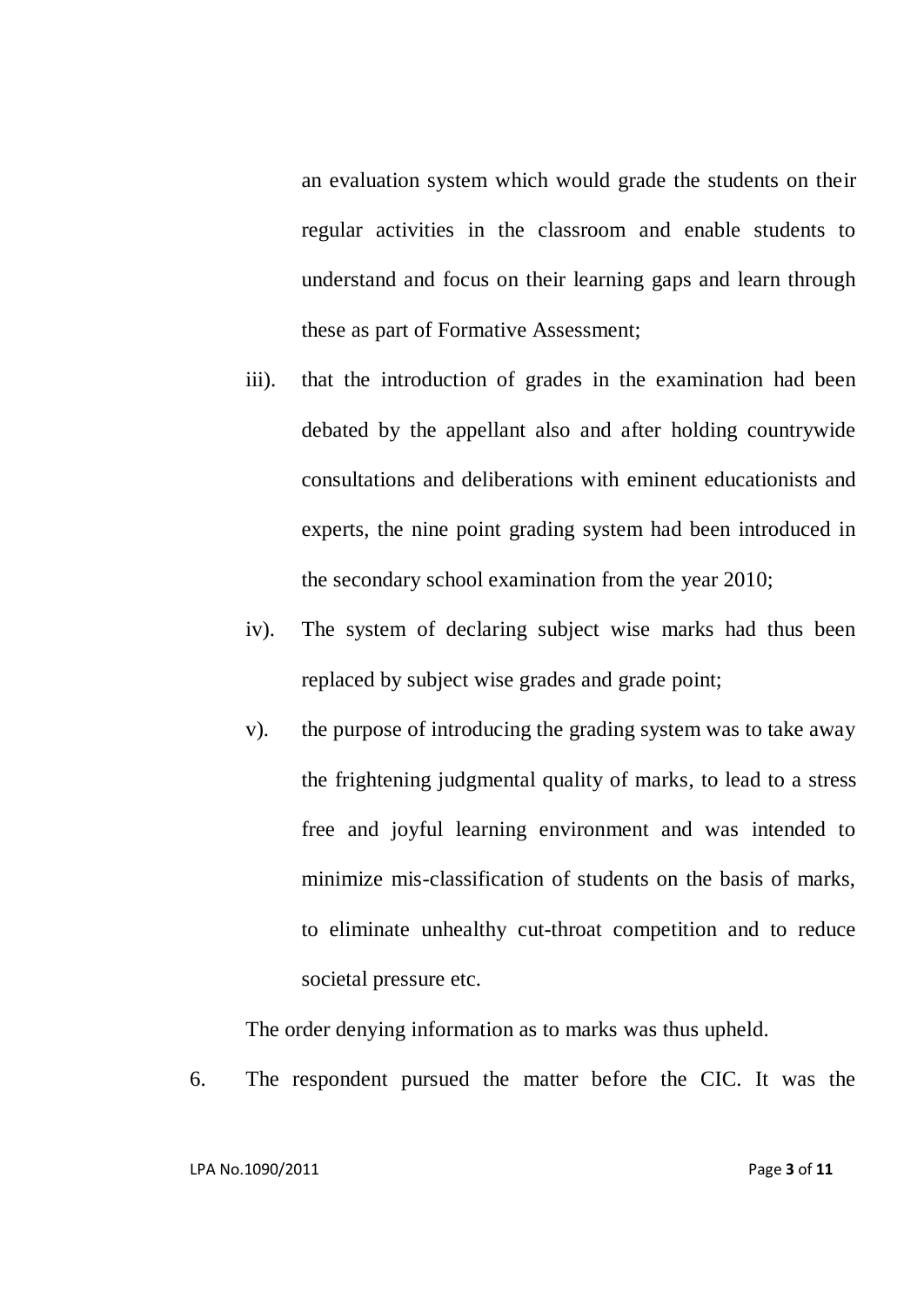contention of the appellant before the CIC also that, to provide specific marks would be contrary to the policy of introducing the grading system and would undo the grading system. However the appellant, on enquiry by the CIC, confirmed that the marks awarded were available with the appellant in their data. The CIC held that since, the marks were available with the appellant and since none of the exemptions under the RTI Act were attracted to support the non disclosure thereof, the appellant was bound to and directed to provide the information sought.

7. It was the argument of the appellant before the learned Single Judge also that disclosure of the marks would dilute and defeat the grading system. The learned Single Judge however held that since the respondent was seeking disclosure of marks, only of his daughter and further since his daughter who has since attained majority had also consented to the same and since the respondent was not seeking disclosure of marks obtained by other students and further since the appellant was possessed of the information sought, it was required to disclose the same. It was further observed that a student is entitled to know the marks secured by him / her.

8. Notice of this appeal was issued and the operation of the impugned order stayed. The respondent appearing in person has been heard. Though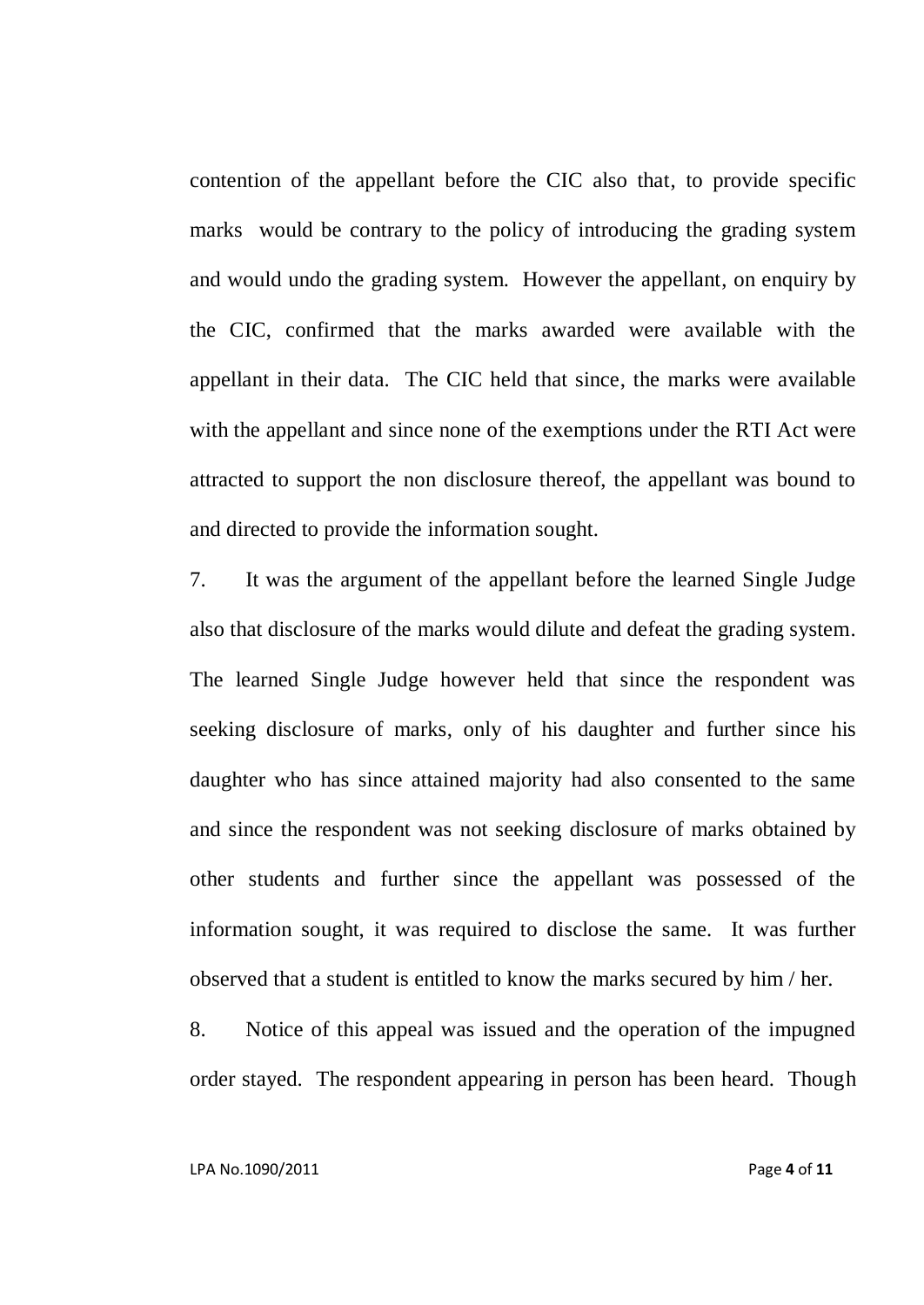opportunity was given to the appellant to file written arguments but no written arguments were filed.

9. The documents filed by the appellant show that the appellant, vide its letter dated 29.09.2009 to the Heads of all the Institutions affiliated to it, while introducing the system of Grading at Secondary School level, explained the evaluation process as under:

"2*.3 In this system, student's performance will be assessed using conventional numerical marking mode, and the same will be later converted into the grades on the basis of the predetermined marks ranges as detailed below:*

| <b>MARKS RANGE</b> | <b>GRADE</b>   | <b>GRADE POINT</b> |
|--------------------|----------------|--------------------|
| 91-100             | Al             | 10.0               |
| 81-90              | A2             | 9.0                |
| $71 - 80$          | B1             | 8.0                |
| 61-70              | B2             | 7.0                |
| $51 - 60$          | Cl             | 6.0                |
| $41 - 50$          | C <sub>2</sub> | 5.0                |
| $33 - 40$          | I)             | 4.0                |
| $21 - 32$          | E1             |                    |
| 20 and below       | E2             |                    |

The operational modalities were prescribed in the said letter as under:

- *"4. Operational Modalities*
- *4.1 The student's performance shall be assessed using conventional method of numerical marking.*
- *4.2 The 'Grades' shall be awarded to indicate the subject wise performance.*
- *4.3 The 'Grades' shall be awarded on a nine point scale as per Table at para 2.3.*

LPA No.1090/2011 Page **5** of **11**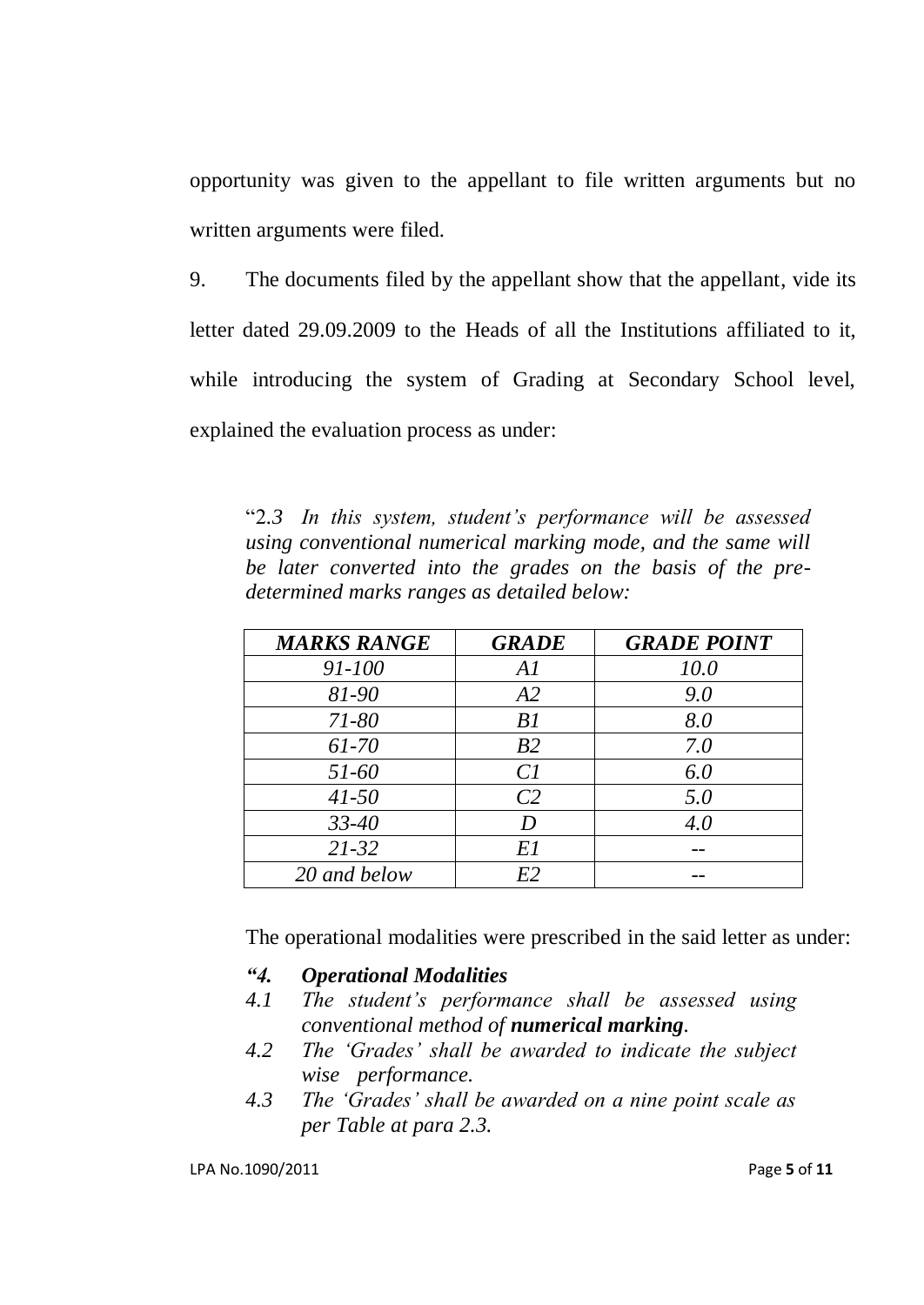- *4.4 Only subject wise grades shall be shown in the "Statement of Subject wise Performance" to be issued to all candidates.*
- *4.5 Subject-wise percentile score / rank at the National level shall be provided to the schools on demand."*

10. The appellant has also placed before us the judgment of Division Bench of this Court in *Independent Schools' Federation of India (Regd.) Vs. Central Board of Secondary Education* 183(2011) DLT 211 upholding the grading system introduced by the appellant and dismissing the challenge thereto. The challenge to the grading system, in the said proceeding also was *inter alia* on the ground that replacing marks by grades was only a cosmetic change and would mar the quality of education and the concept of grading was virtually an eye-wash. Needless to state that the said challenge was also found to be without any basis and rejected.

11.What we find to have prevailed with the CIC and the learned Single Judge is that, despite introduction of grading system, marks existed with the appellant; it was held that once the information sought was available, there could be no denial thereof. What also prevailed was that the respondent was seeking marks only of his ward and not of other students and thus there could be no objection to disclosure thereof. The CIC also observed that the information sought was not exempt.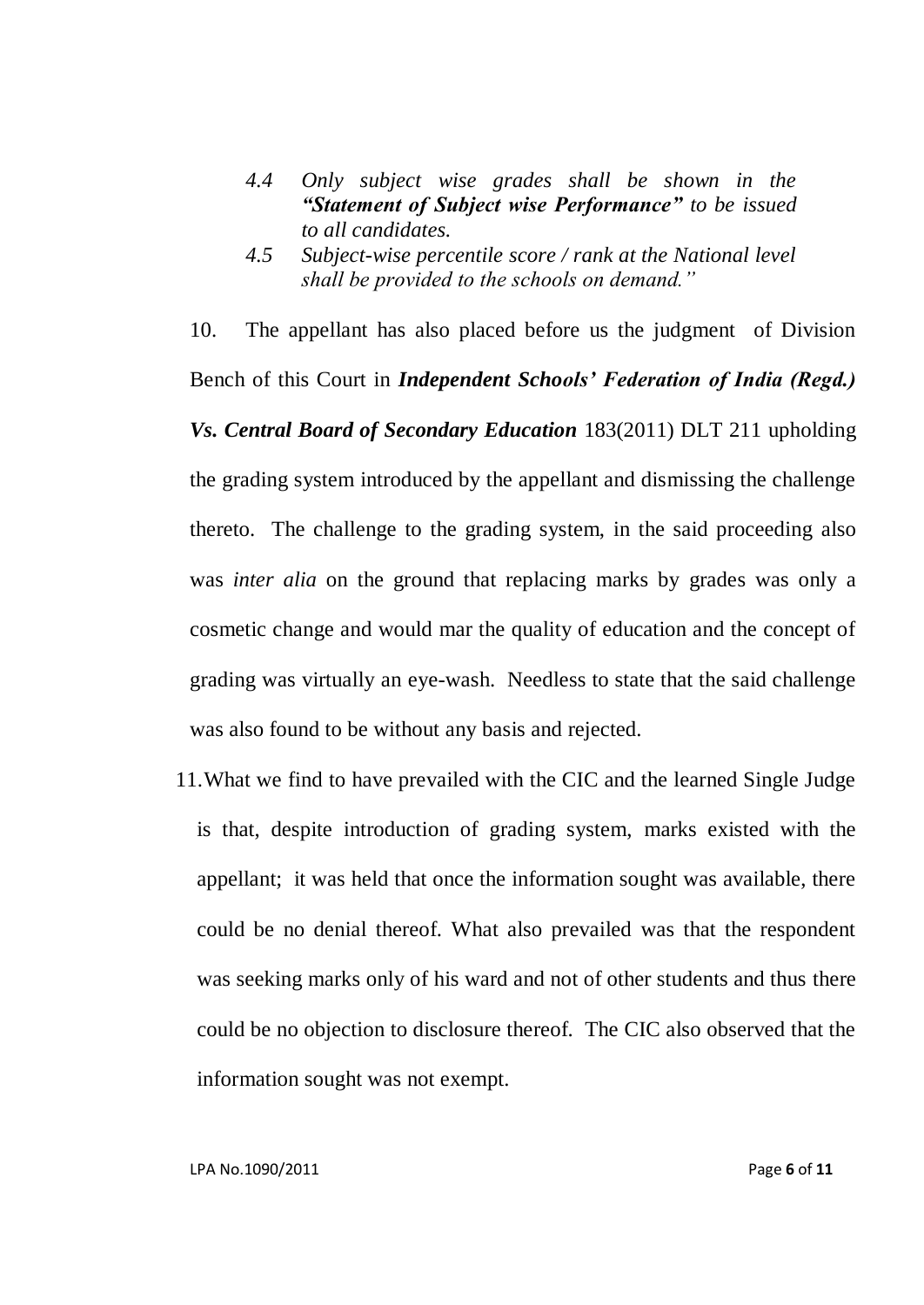12. We are unable to agree; we feel that the CIC as well as the learned Single Judge, by directing disclosure of 'marks', in the regime of 'grades' have indeed undone what was sought to be done by replacing marks with grades and defeated the very objective thereof. The objective, in replacing the marks with grades, as can be gathered from the documents on record, was to grade students in a bandwidth rather than numerically; it was felt that difference, between a student having 81% and a student having 89%, could be owing to subjectivity in marking and there was no reason to otherwise consider a bearer of 81 percentile to be inferior to a bearer of 89 percentile and there was no reason to treat them differently. It was thus decided to place both in grade A2 with grade point 9 as aforesaid. Though ideally, the examiner in such cases ought to give both of them grade A2 only, without giving them 81% and 89% as aforesaid but it appears that since the teachers and examiners also, owing to the long past practice were used to marking instead grading students, for their guidance, the range was prescribed as aforesaid. Thus it appears that though the marks are available but in law and fact they ought not to have been available. The marks appear to be available with the appellant only owing to the examiners and teachers being not immediately accustomed to grading and for their convenience.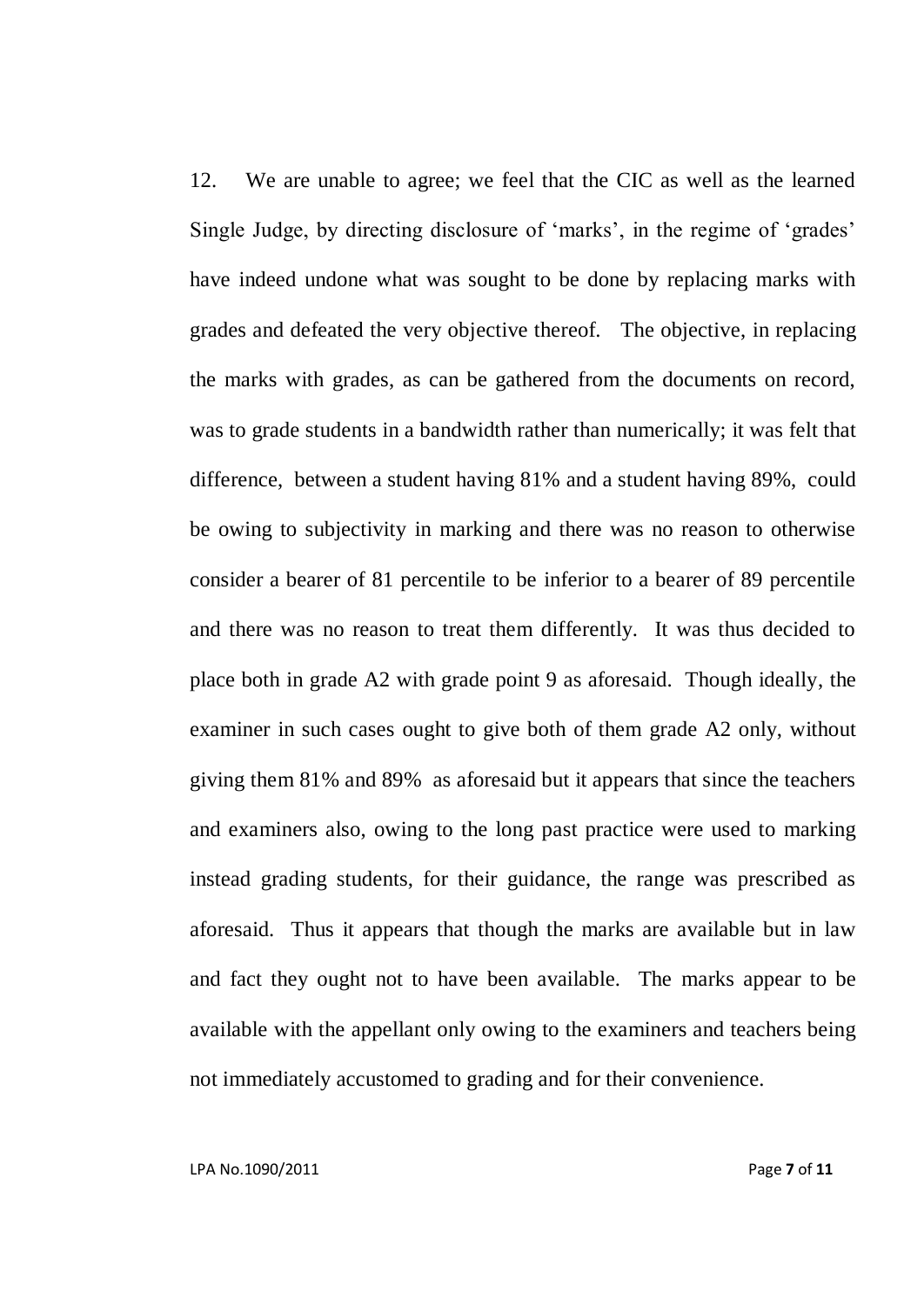13. The question which arises is, whether the information which ought not to have been there as per the changed policy upheld by the Court can be treated as information within the meaning of the RTI Act. In our opinion no. Information which is forbidden by law or information of a nature, if disclosed, would defeat the provisions of any law or disclosure whereof is opposed to public policy, cannot be regarded as "lawful" and is to be ignored and no disclosure thereof can be made or directed to be made.

14. No doubt, as the CIC also has observed, none of the clauses of Section 8, if literally interpreted, are attracted. However while interpreting a statutory provision, we cannot shut our eyes to hard realities, to what was sought to be achieved thereby and cannot in a pedantic manner allow the literal interpretation to run amock and create a situation not intended by the statute. Moreover, a reading of the provisions of the RTI Act in the manner done by the CIC and the learned Single Judge would bring it in conflict with other laws and notwithstanding the overriding effect given thereto by Section 22 thereof, the first attempt has to be to harmonise its provisions with other laws. Once a purposive interpretation is given to Section 8, it will be found that information forbidden to be published [Section 8(1)(b)] and information available in fiduciary relationship [Section 8(1)(e)] is exempt.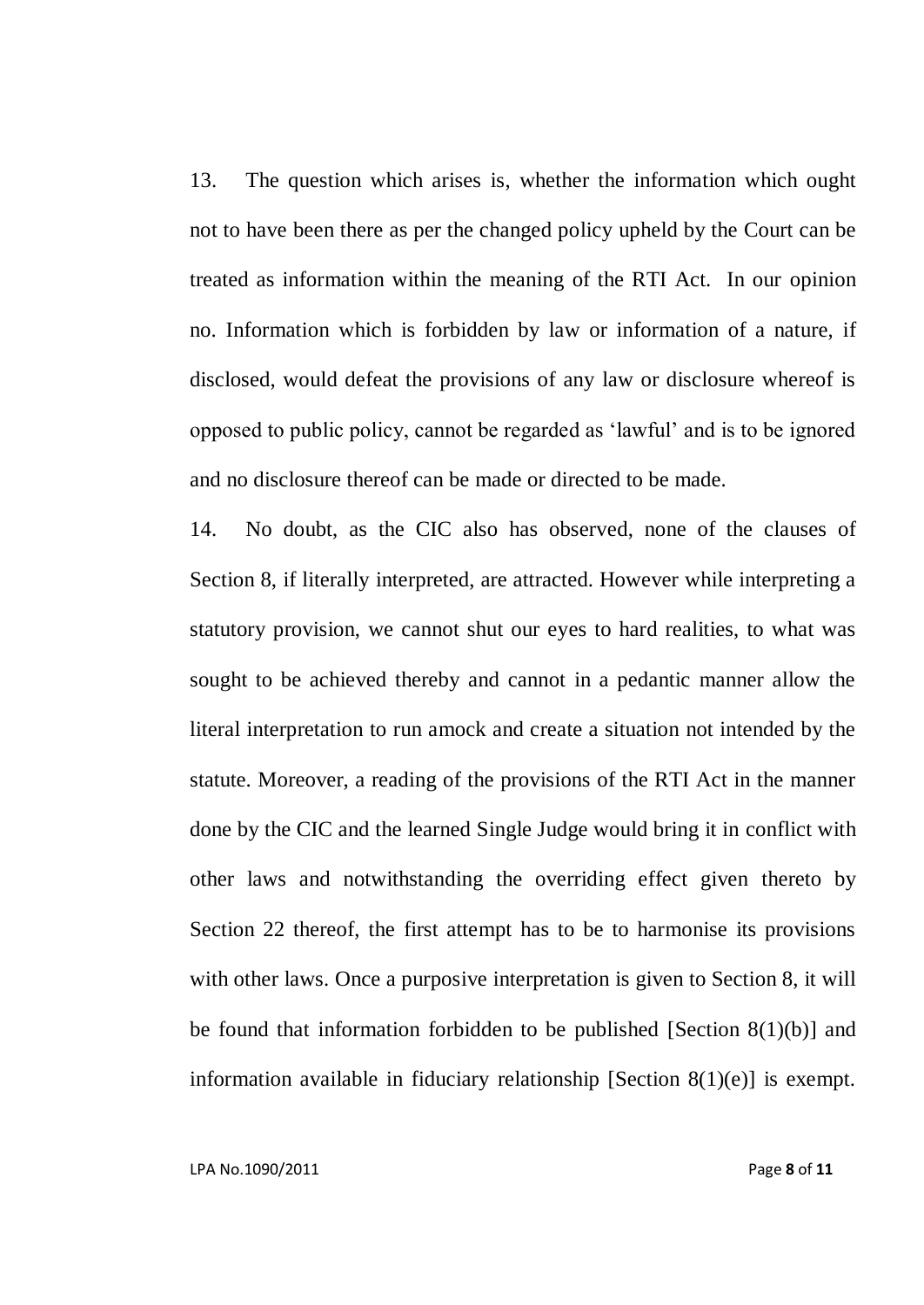In our opinion, even though there is no express order of any court of law forbidding publication of marks [as is the want of Section 8(1)(b)] but the effect of bringing the regime of grades in place of marks and of dismissal of challenge thereto, is to forbid publication/disclosure of marks. Similarly, in the evaluation process prescribed by appellant, for guidance of its examiners, marks are only to arrive at a grade, perhaps as aforesaid to acquaint the examiners with the grading system and as a transitory stage in the shift from marks to grades.

15. The Supreme Court in *Kailash Chand v. Dharam Das* (2005) 5 SCC 375 reiterated that a statute can never be exhaustive and legislature is incapable of contemplating all possible situations which may arise in future litigation and in myriad circumstances and it is for the Court to interpret the law with pragmatism and consistently with demands of varying situations. The legislative intent has to be found out and effectuated. Earlier also in *Smt. Pushpa Devi v. Milkhi Ram* (1990) 2 SCC 134 the same sentiment was expressed by holding that law as creative response should be so interpreted to meet the different fact situations coming before the court, for Acts of Parliament were not drafted with divine prescience and perfect clarity and when conflicting interests arise, the court by consideration of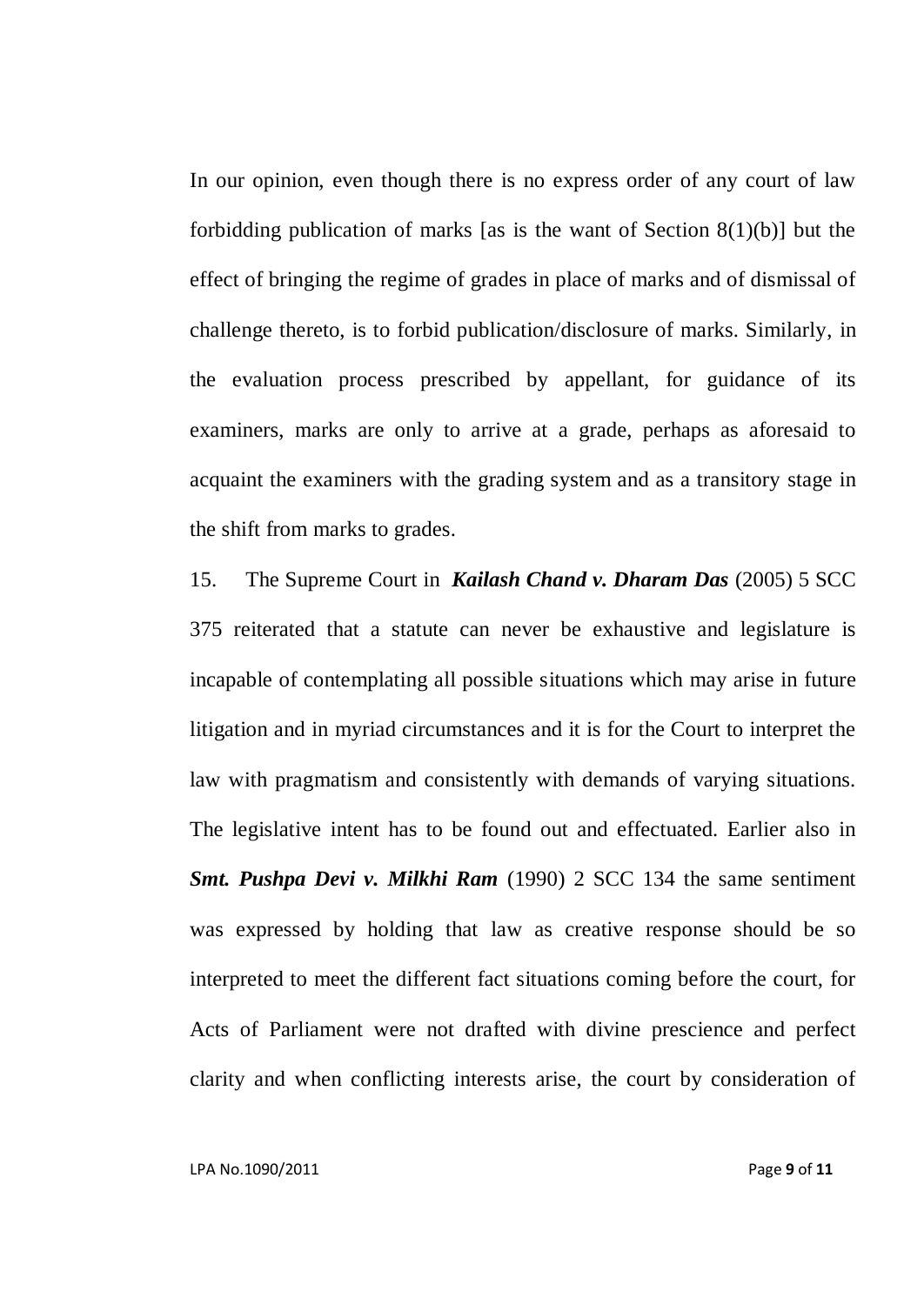legislative intent must supplement the written word with force and life. Lord Denning (in *Seaford Estate Ltd. v. Asher* (1949) 2 KB 481) observing that the judge must consciously seek to mould the law so as to serve the needs of time and must not be a mere mechanic, was quoted with approval.

16. The Supreme Court recently in *The Institute of Chartered Accountants of India v. Shaunak H. Satya* (2011) 8 SCC 781, in the context of the RTI Act itself held that in achieving the objective of transparency and accountability of the RTI Act other equally important public interests including preservation of confidentiality of sensitive information, are not to be ignored or sacrificed and that it has to be ensured that the revelation of information in actual practice, does not harm or adversely affect other public interests including of preservation of confidentiality of sensitive information. We have already held above that disclosure of marks, which though exists with the appellant would amount to allowing play to the policy earlier prevalent of marking the examinees. Merely because the appellant/its examiners for the purpose of grading, first mark the students would not compel this court to put at naught or to allow full play to the new policy of grades.

17. No weightage can also be given to the submission of the respondent